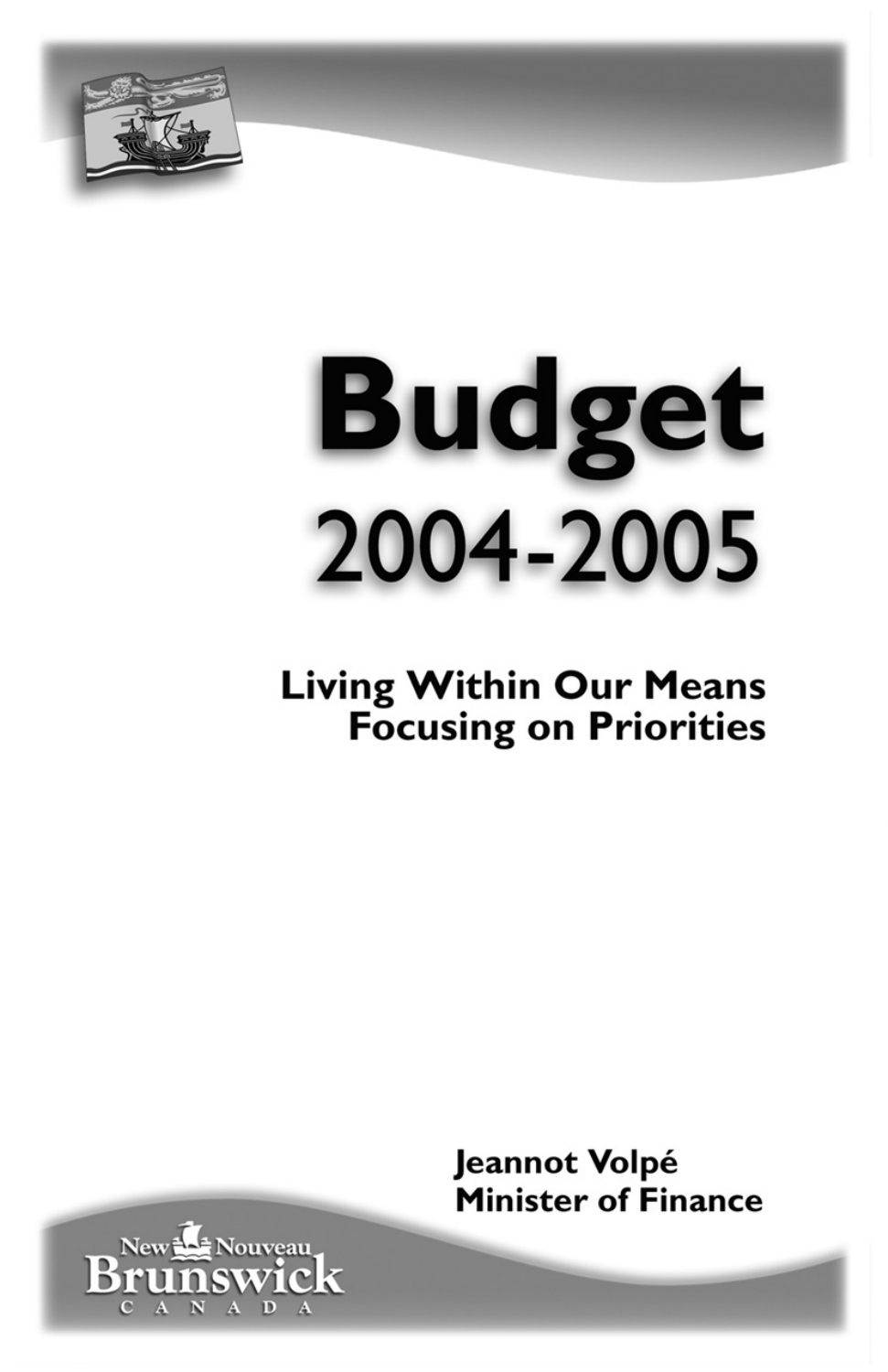Published by:

**Department of Finance** Province of New Brunswick P.O. Box 6000 Fredericton, New Brunswick Canada E3B 5H1 Internet: www.gnb.ca/0024/index-e.asp Tuesday, March 30, 2004 ISBN 1-55396-242-7 Printed in New Brunswick CNB 2540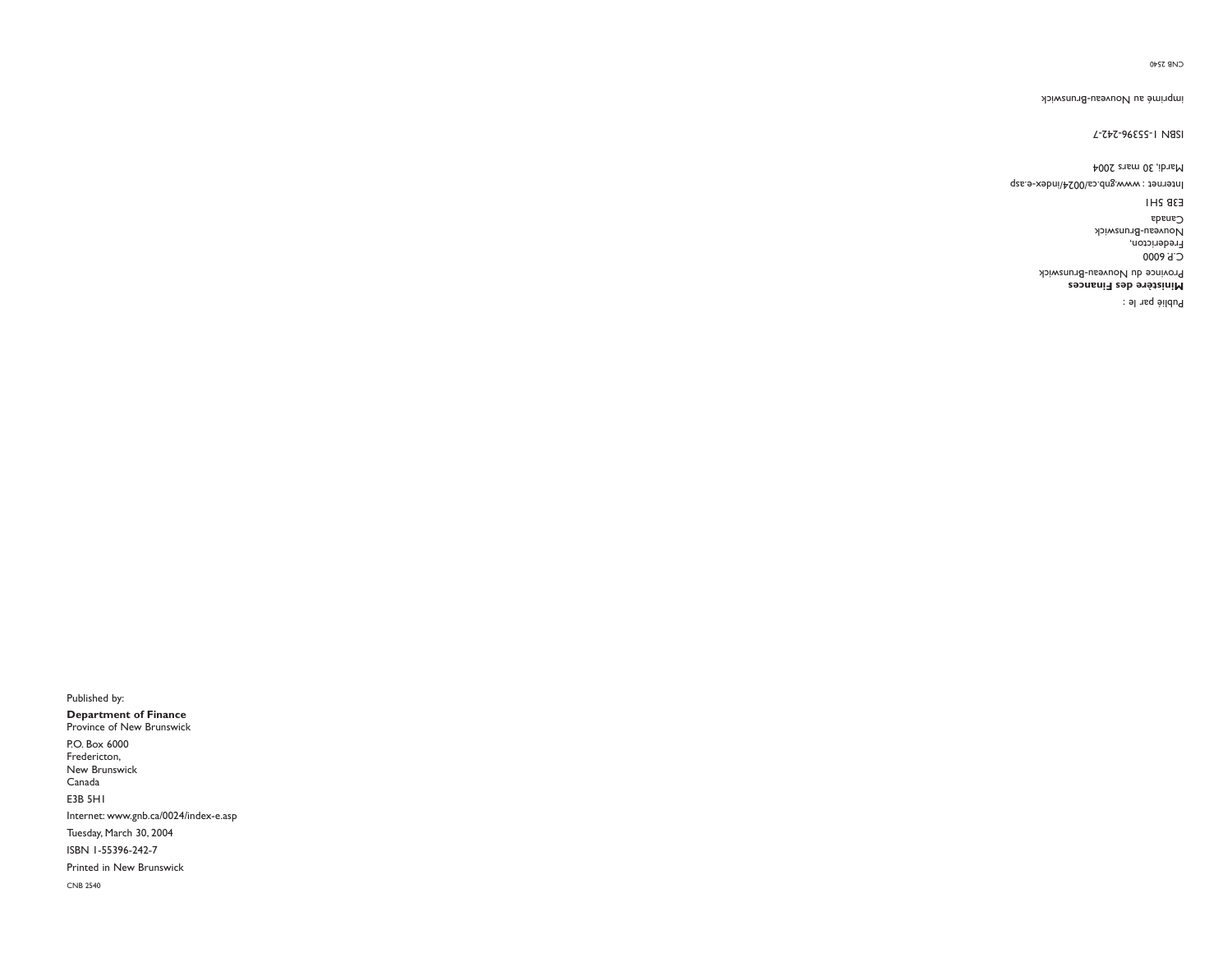This is a budget with one clear message: we must live within our means and we must focus on priorities. This budget makes it clear that the **top priorities of this government** are the top priorities of New Brunswickers: health and senior care, education and children, jobs and prosperity.

If we fail to make the changes now to **meet the challenges** we face, then our collective financial situation as a province will just get worse.The basic financial challenge is there for all to see. It can be summed up quite simply: spending demands are growing faster than revenues.

This is the challenge we must meet. We must be prepared to not only change how much money we spend on services, but how those services are delivered.We know that New Brunswickers are ready, willing, and able to accept the necessary adjustments today, so it is better for everyone tomorrow.

In the 2004-2005 Budget:

- Spending on the **priorities of health and senior care** (\$2.06 billion) and education (\$1.15 billion) is rising to record levels once again.
- Key investments in the *Prosperity Plan* for **innovation, learning and small business** are being made.
- There are **no new taxes** and **no tax increases**.
- **Savings and efficiencies** in government departments are being realized, and duplication and overlap are being eliminated; these savings are being redirected to front-line care and services.
- The **budget will be balanced** for 2004-2005 with a modest reduction in net debt of \$2.4 million.

#### *Economic Outlook*

The return of the United States economy to pre-2001 growth rates and improving conditions in Japan and other Asian countries contributed to the resurgence in the world economy. Real economic growth in Canada in 2003, now projected at 1.7 per cent, is barely half of what was expected in last year's federal budget and was the weakest performance since 1996.

In New Brunswick, the unprecedented, rapid appreciation of the Canadian dollar versus the U.S. dollar severely impacted our resource-based sectors such as forestry, fisheries, mining, aquaculture and agriculture and related processing industries. Despite this environment, the **New Brunswick economy posted respectable gains**, demonstrating the positive impact of our *Prosperity Plan*:

**1**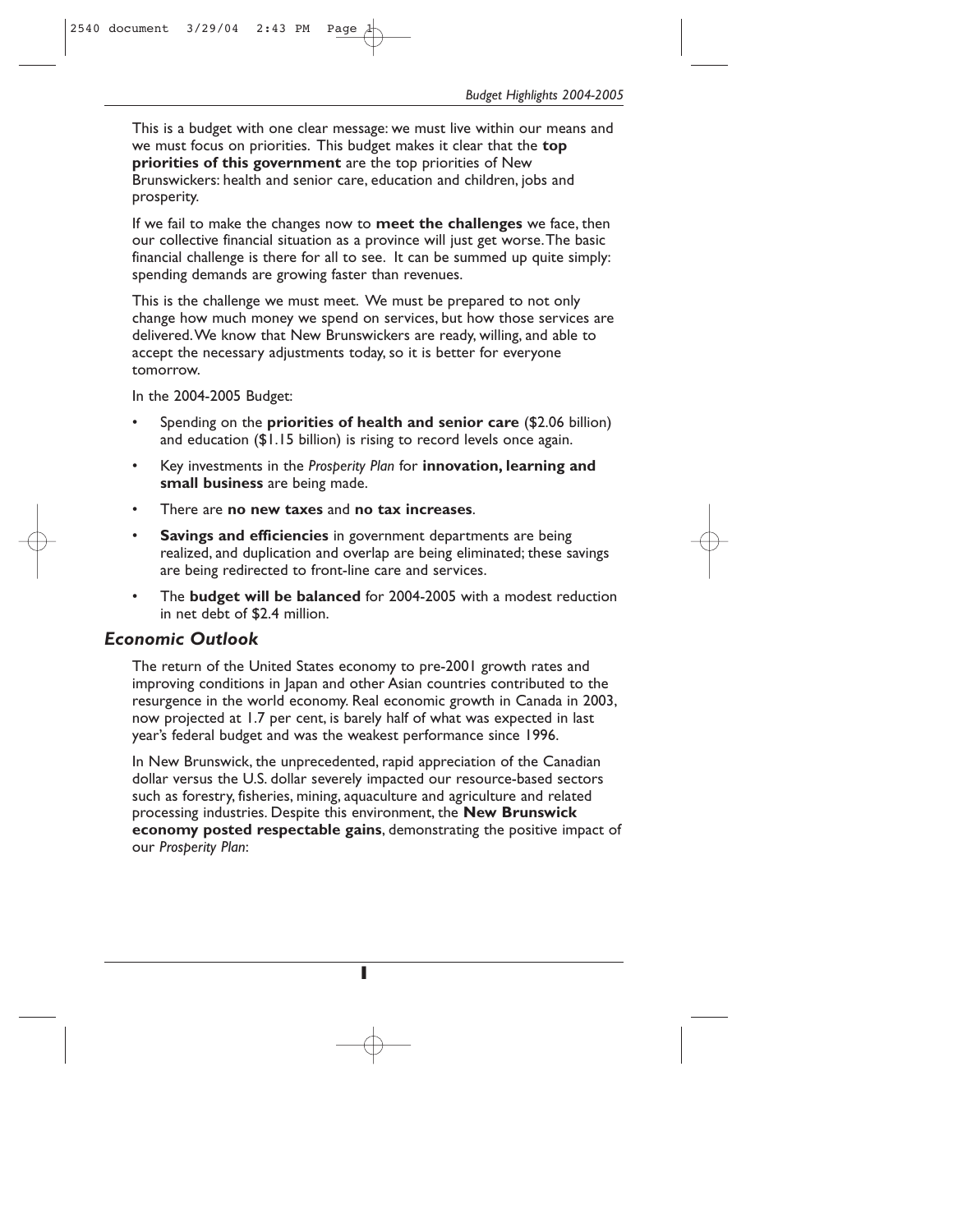- Private and public capital investment increased 13.3 per cent, the strongest performance among the provinces.
- Foreign exports from the province reported the second highest growth rate among the provinces with a 4.1 per cent increase.
- Manufacturing shipments increased for the fifth consecutive year, rising 2.7 per cent compared to a decline nationally.
- Provincial housing starts were the highest in 20 years, increasing 16.2 per cent over the previous year.

For 2004, most forecasters are expecting economic growth in both Canada and the U.S. to accelerate. For New Brunswick, private sector forecasters are projecting growth in real GDP to be in the 2.1 per cent to 2.9 per cent range. The Department of Finance is **estimating real GDP growth of 2.8 per cent for 2004.**

# *Fiscal Update 2003-2004*

In December, the Government told New Brunswickers that the Province was facing a **considerable fiscal challenge** in the 2003-2004 fiscal year, and that balancing the budget would be difficult. Among the factors noted were the weakening of the national and provincial economies during the year, the rising cost of health care, and an increase in the pension expense.

Despite pressures throughout the year, we **maintained our fiscal discipline.** We took additional measures to manage expenditures tightly and realized savings and efficiencies. Overall expenditures are now projected to be \$14.0 million below budget even though we invested an additional \$57.5 million more than budgeted for health and senior care. Overall revenues are projected to be only \$42.7 million lower than budget, even though the Province faced an equalization reduction of \$112.7 million from budget.

The remainder of the **Fiscal Stabilization Fund** will be drawn down to help stabilize the Province's fiscal position in 2003-2004 and to ensure the continued provision of services to New Brunswickers.

We anticipate a **deficit for fiscal policy purposes** of \$21.3 million for 2003-2004, with an increase in net debt of \$123.2 million. At budget, we projected a \$7.5 million surplus for fiscal policy purposes. If we had not taken corrective action, this deficit would have been far higher and far more significant to all New Brunswickers.

The **budget will be balanced over the four-year period** 2000-2001 to 2003-2004 with an anticipated cumulative surplus of \$161.8 million, in accordance with balanced budget legislation.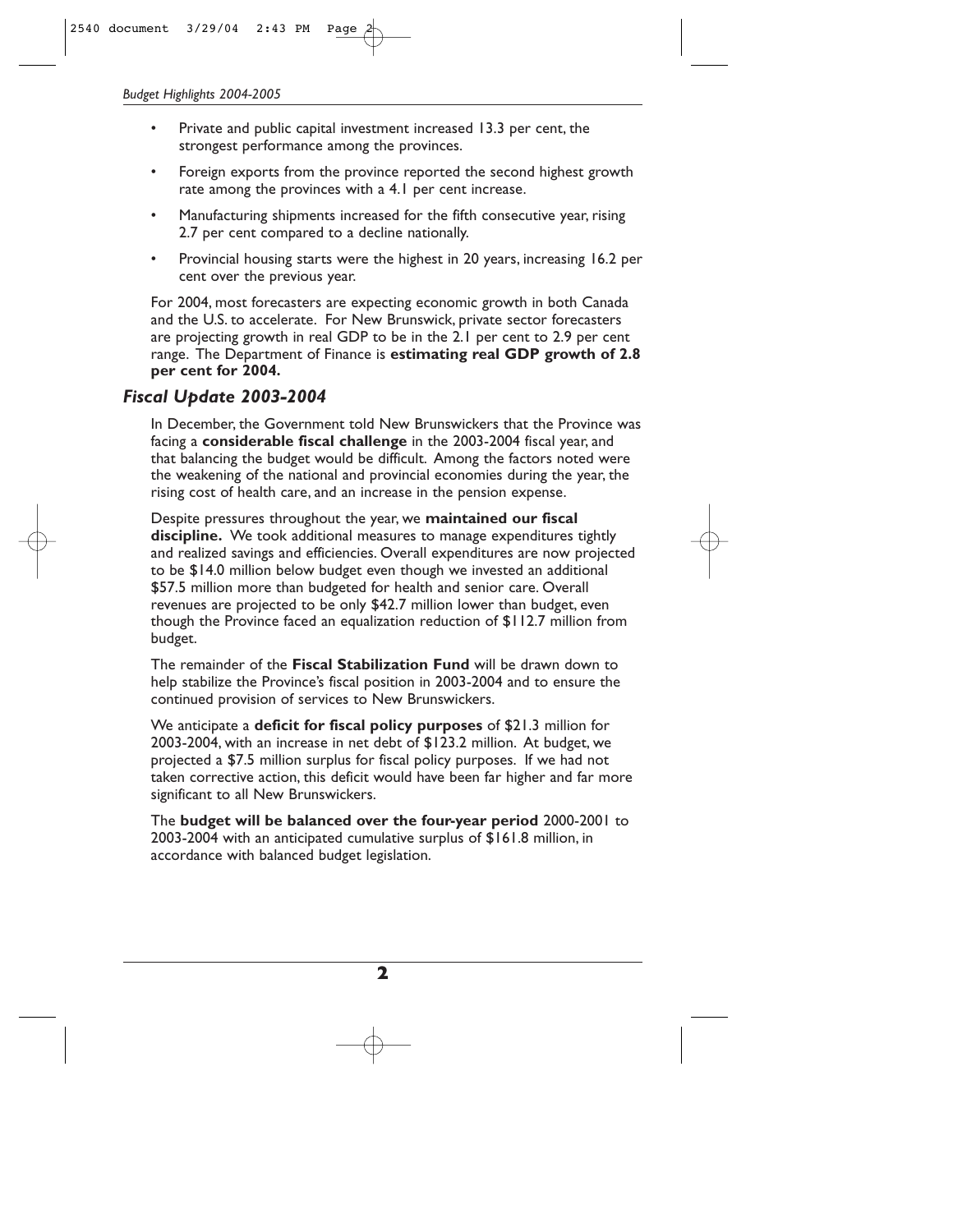# *Fiscal Outlook 2004-2005*

Without corrective action, the Province was **facing a fiscal challenge in the range of \$300 million in 2004-2005**.This situation was confirmed with the release of new federal transfer estimates last month.The Government has been working diligently to address the fiscal challenge.

First, we **identified the main financial options** facing the Province.We established a cabinet committee, the **Resource Maximization Committee**, to evaluate approximately 600 government programs and services from the perspective of ensuring efficiencies and savings in government operations and finding new, innovative ways of delivering services.

Second, we **asked New Brunswickers for their views** and suggestions on each option. New Brunswickers made their voices heard at nine well-attended public forums, through meetings with special interest groups, via letters and emails and on the Government's public website. In total, over **2,000 suggestions** were made.

Some common themes emerged:

- New Brunswickers want their **social programs preserved**.
- New Brunswickers believe that **efficiencies can be achieved** across government in order to fund health care, education and other priorities.
- And, New Brunswickers are prepared to accept **some revenue increases** to protect their services.

For 2004-2005, revenues are projected at \$5.729 billion, which represents growth of \$152.6 million, or an additional 2.7 per cent from 2003- 2004. Expenditures for 2004-2005 are estimated at \$5.727 billion. This represents a year-overyear increase of \$128.9 million, or an additional 2.3 per cent.

The **budget will be balanced for 2004- 2005**, with a modest reduction in net debt of \$2.4 million and a surplus for accounting purposes of \$54.3 million.

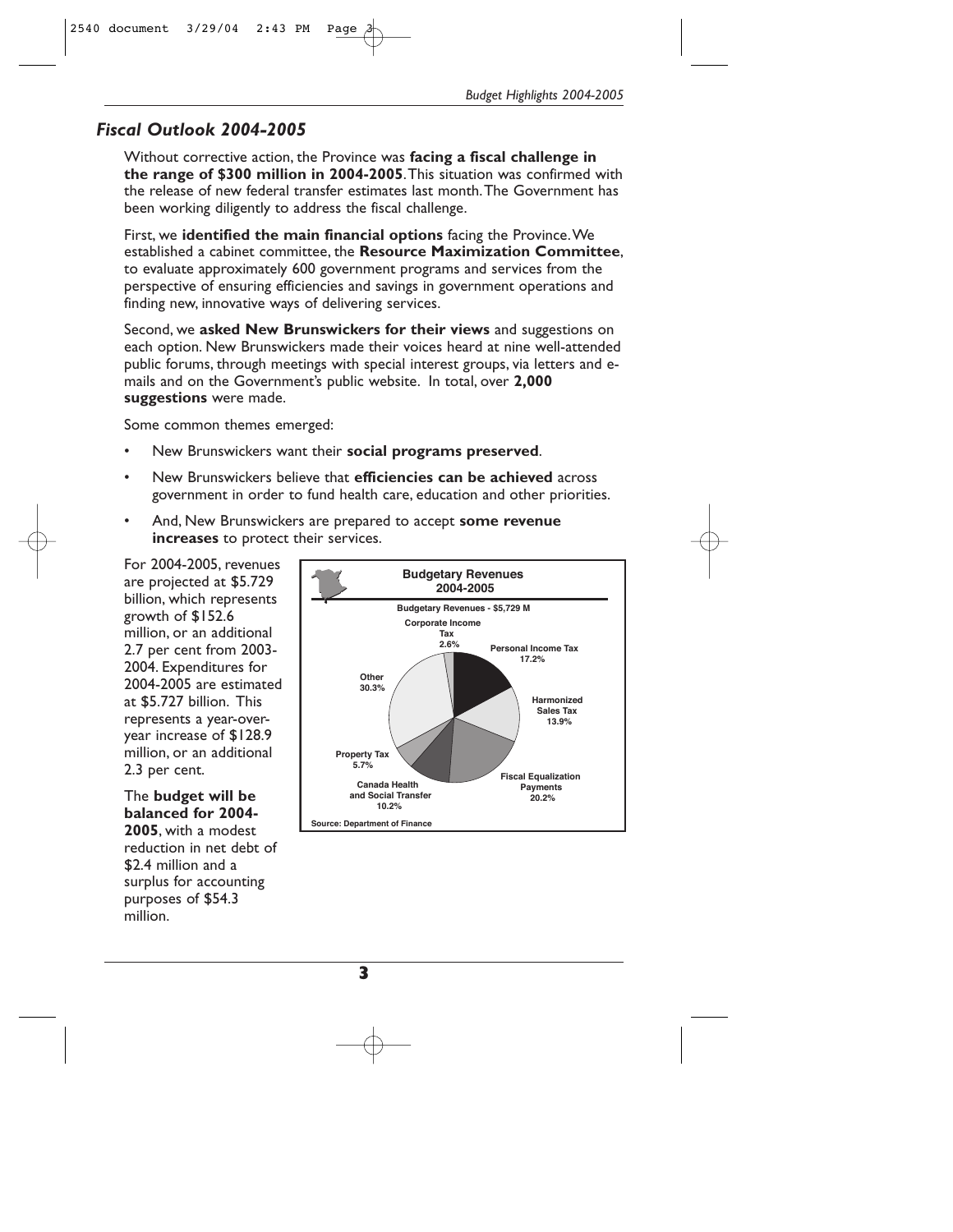# *Living Within Our Means*

To address the fiscal challenge, the Government made a series of **difficult but necessary decisions to reduce expenditures and increase some non-taxation revenues**.

The budget realizes efficiencies in government operations and eliminates overlap and duplication. In non-priority areas, we have decided to **eliminate or reduce funding for some government programs** and we said no to a series of new spending demands.

These savings and efficiencies will be applied to address our fiscal challenge and to improve front-line care and services, not back-office administration. These decisions will result in the **elimination of approximately 750 public service positions** and will also result in the consolidation of some offices and the closure of others.

The actual number of job losses will be less than the number of positions eliminated.We will eliminate approximately 130 currently vacant positions. We will implement a **targeted early retirement program**. We will also provide a severance package and set up a program to re-deploy affected employees to other current vacant positions and positions that become vacant over time. In addition, employee support programs will be provided to all affected employees.

Another component of addressing the fiscal challenge was the decision to increase some non-taxation revenues:

- We have **included the total New Brunswick portion** of the federal government's recently-announced, one-time \$2 billion investment in health care in our 2004-2005 Budget, resulting in an additional \$46.9 million for health and senior care.
- We will **increase some fees** to recover a greater portion of the cost of delivering related services. These measures will bring in an additional \$16.8 million.
- We will **increase fines and penalties** across departments, such as for *Motor Vehicle Act* infractions. This will result in an additional \$6.1 million in revenue.

In order to achieve the long-term wage stability we require to keep expenditures under control, we are **asking public service unions to accept little to no increase in wages this year**, with modest increases in subsequent years as our financial situation improves.

In total, expenditure reductions, combined with wage restraint measures, will result in **savings of approximately \$266 million** relative to the spending demands we were facing a few months ago.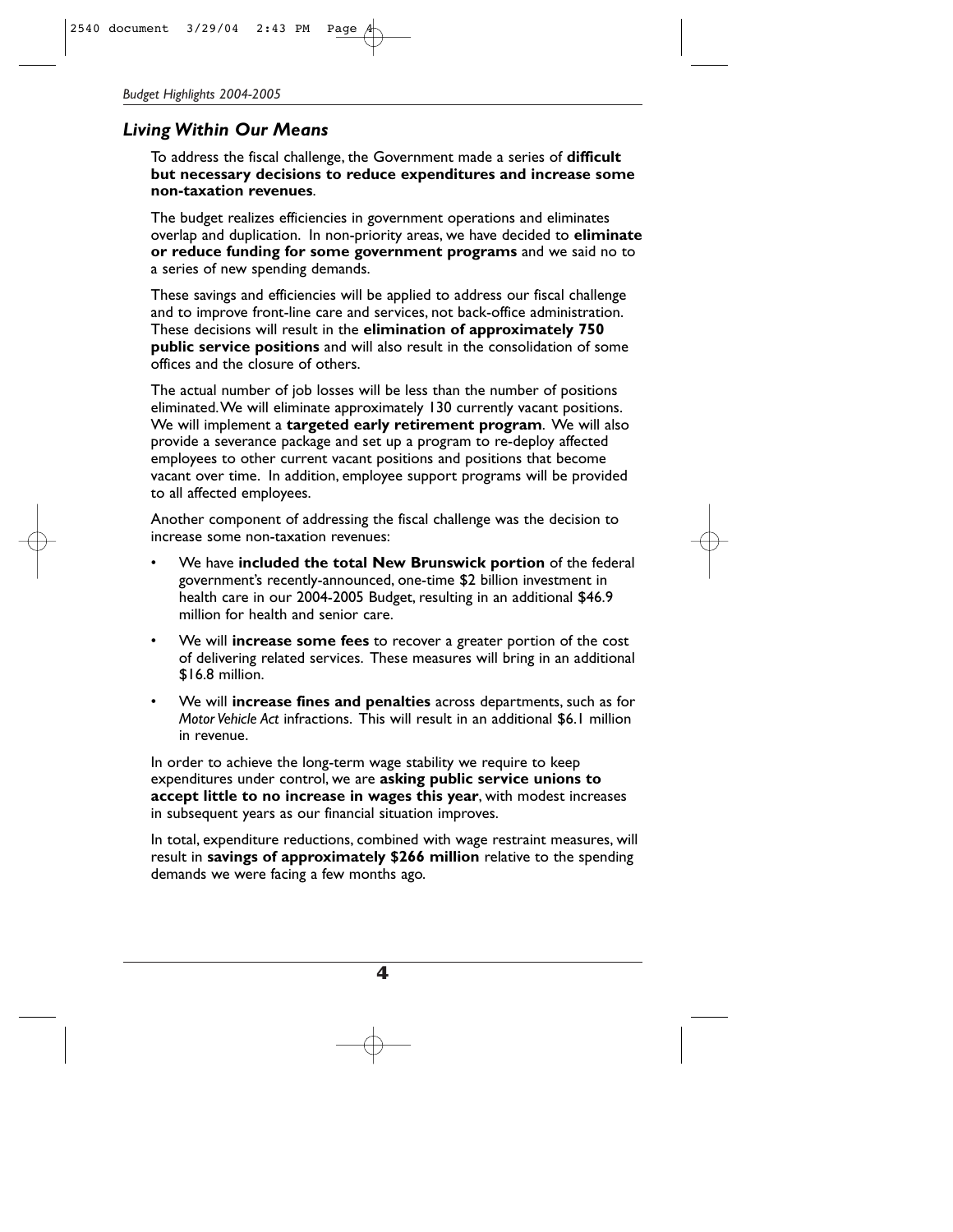The measures we have announced today were necessary to ensure we continue to live within our means. However, our work is by no means done. We will undertake:

- further action on **consolidating and combining common services** throughout government, such as human resources, information technology, financial services and administration.
- a **review of all asset requirements** in government; we will commence with an extensive review of the provincial parks system.
- an **examination of alternative service delivery** mechanisms in order to provide greater value to taxpayers.

#### *Focusing on Priorities*

Health and senior care, education and children, jobs and prosperity remain our priorities. These are also priorities for New Brunswickers.

The 2004-2005 Budget will see a **record level of investment in health and senior care** totalling \$2.06 billion. This represents an increase of 5.2 per cent from the revised 2003-2004 spending level. Included:

- Funding of \$905.9 million for **Hospital Services**, an increase of \$17.0 million from the revised 2003-2004 spending level.
- \$376.4 million for **Medicare** a 9.8 per cent increase from 2003-2004.
- A total of \$132.0 million for the **Prescription Drug Program**, representing an increase of 12.7 per cent relative to revised 2003-2004 spending.
- And, \$396.6 million for **community health services** in the Department of Family and Community Services, up 3.9 per cent from the current fiscal year.

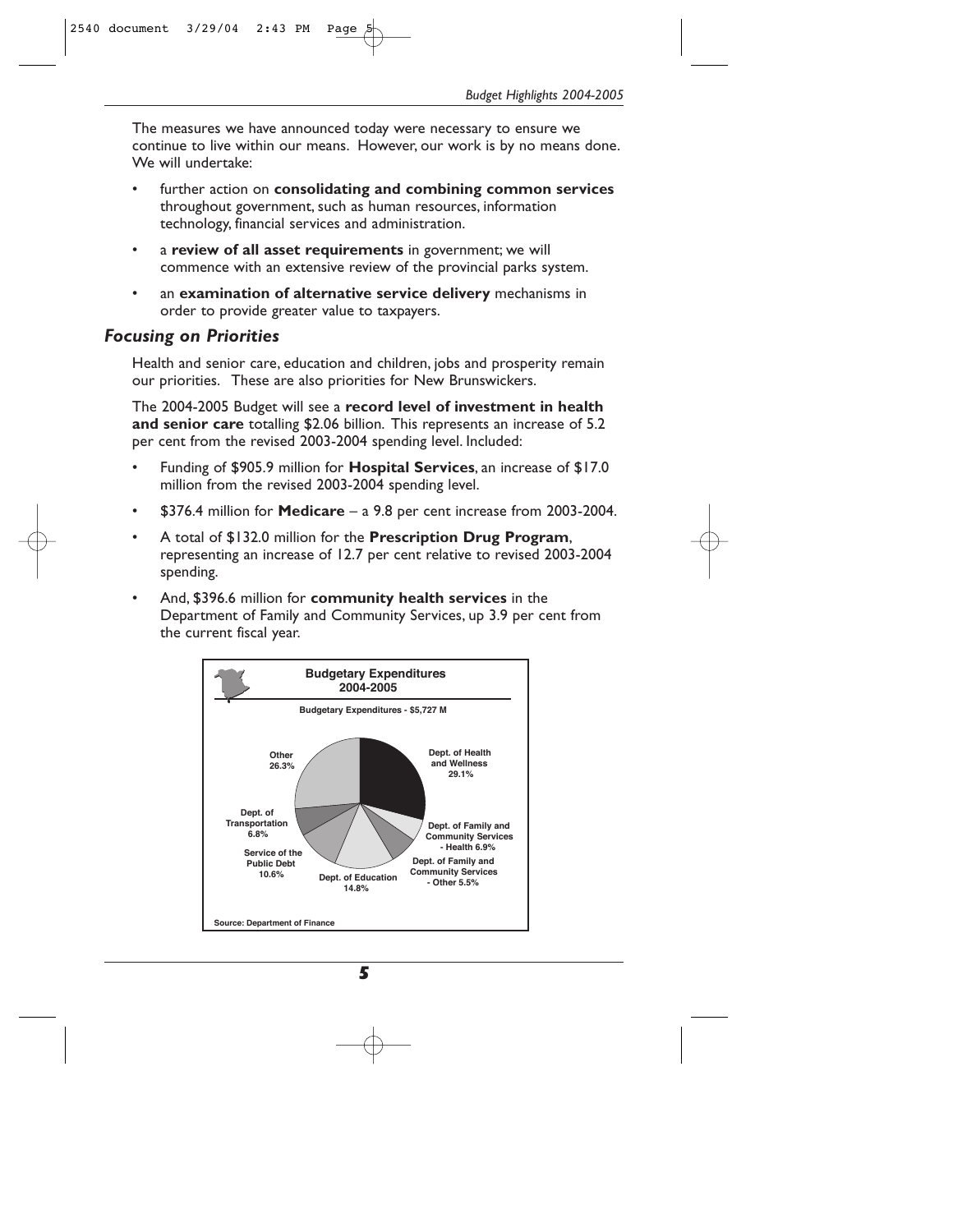Also included are \$4.0 million to enhance **ambulance services,** \$2.5 million for a **cancer strategy**, and \$500,000 for a **wellness strategy** to reduce obesity in youth.

The budget provides for a **record investment in education and children** of \$1.15 billion, an increase of 2.4 per cent over revised 2003-2004 spending levels. Included:

- Funding of \$736.4 million for **K to 12**.
- 125 teaching positions to focus on **early literacy** and 75 teaching positions to focus on children with **special needs**.
- \$10.0 million **Quality Classroom Resource Fund**, beginning with \$2.5 million this year.
- \$1.8 million **Quality Technology Infrastructure Enhancement Fund**.
- Two per cent increase in funding for **universities**.
- \$5.0 million to complete the **University Infrastructure Program**.
- \$4.0 million to improve salaries and working conditions of **child care workers** and \$1.3 million for their training.
- \$1.7 million increase, for a total of \$8.0 million, in the **Day Care Assistance Program**.

#### *Investing in Jobs and Prosperity*

Investing in **jobs and prosperity** is a key priority of this government. Included in the 2004-2005 Budget are:

- \$10.9 million to extend **broadband access** to most communities
- \$2.5 million for advanced **mineral exploration** for the Bathurst Mining Camp
- \$15.0 million for **regional economic development** and \$4.5 million for total development
- **Lower taxes for small business:** effective July 1, 2004, the small business corporate income tax rate will be reduced from 3% to 2.5%; the income threshold will increase from \$400,000 to \$425,000.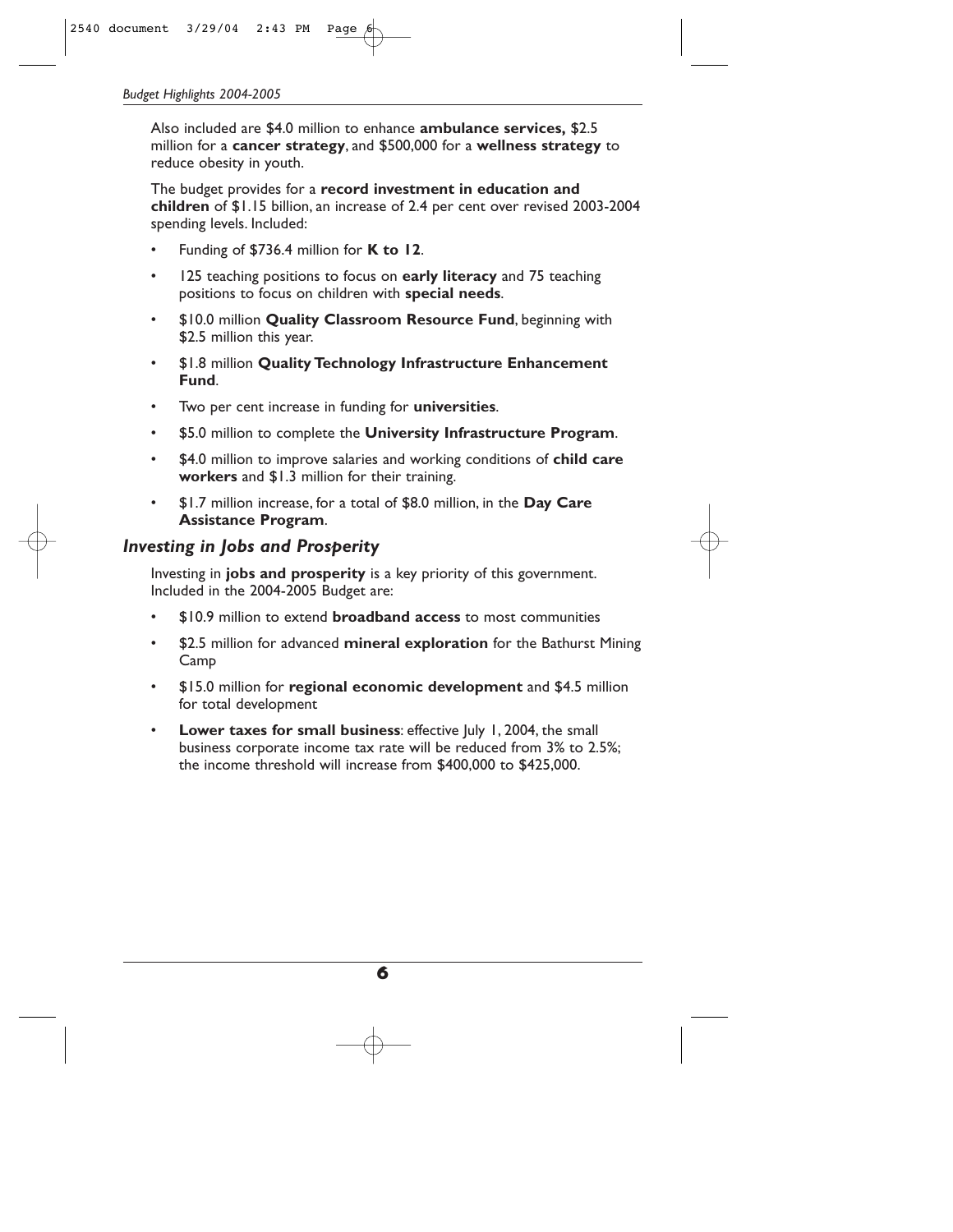### *Other Investments*

The 2004-2005 Budget also contains:

- \$60.4 million in **unconditional grant** funding for 2005, 2006 and 2007.
- Property tax relief for qualifying **non-profit housing organizations** that have low-income rental housing property; effective for the 2005 taxation year.
- \$5.2 million under the **Affordable Housing** Agreement
- \$1.2 million increase towards wages paid to **in-home support workers**.
- \$720,000 under the **Cultural Policy**.

# *Conclusion*

The budget continues to **invest in the top priorities** of New Brunswickers: health and senior care, education and children, jobs and prosperity. **It provides more money in the classroom and at the bedside, and less on administration.**

Moving forward, we will continue to examine ways to make government more efficient and effective to provide greater value for taxpayers. By **continuing to live within our means**, it will ensure that we can **invest in the prosperity and priorities** of New Brunswickers now and into the future.